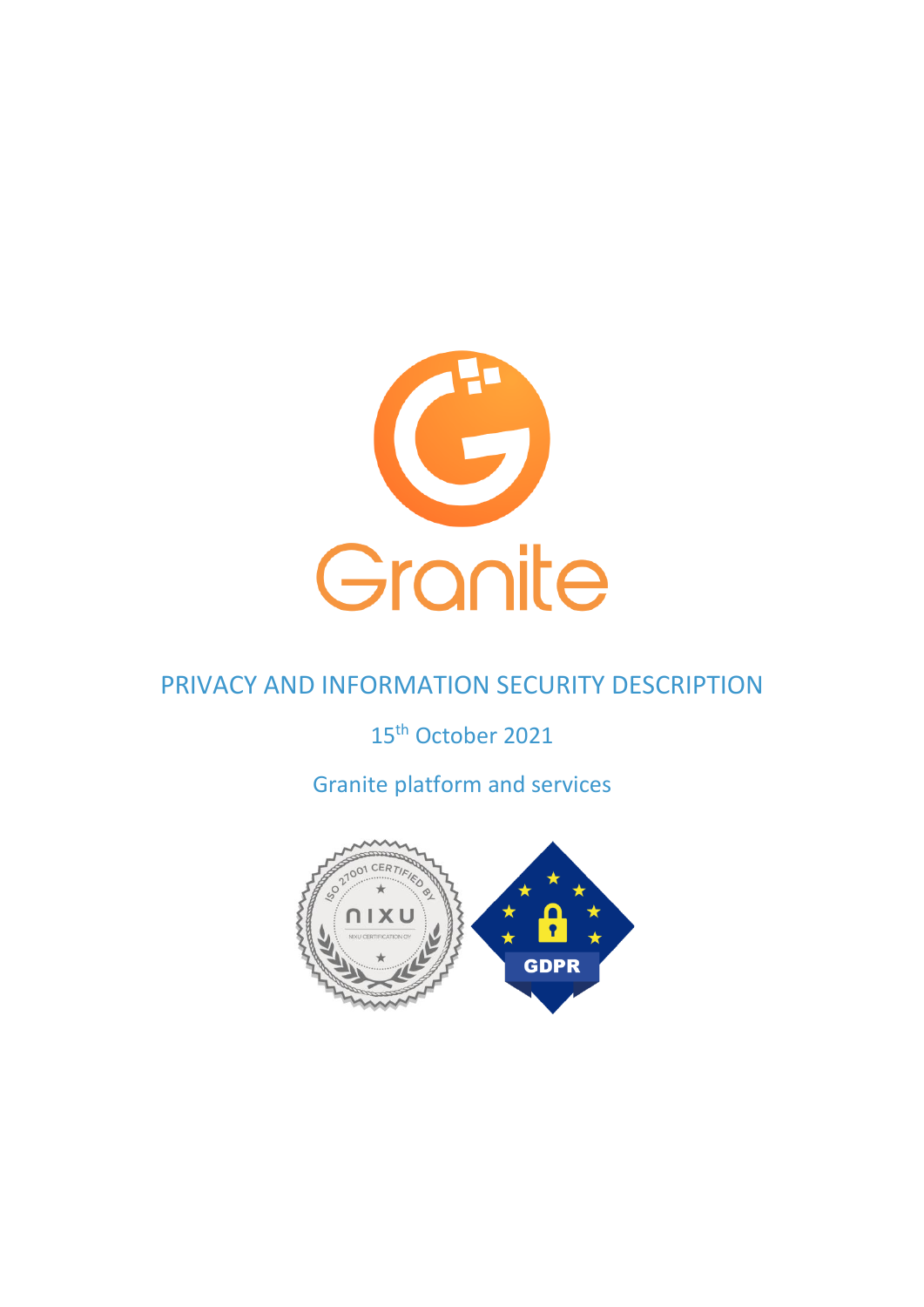

#### 1. Privacy

The privacy of the customer, user and personal data on Granite services is one the key aspects to secure for Granite's whole organization. The customer's data processed by Granite is used for the purposes of providing the agreed service to the customer. The intended uses for personal data are therefore defined by the customer. We don't use the sensitive data in any way other than securing the promised service level for the customer. It's not used in the marketing and we don't provide that data to anybody outside the company customer data is customer's data. Data center service provider nor Granite transfers personal data outside the EU/EEA area. Any sub-processor we utilize, will process the personal data in the EU/EEA area.

Our privacy guidelines are based on EU's General Data Protection Regulation (GDPR). We conduct Privacy Impact Assessment (PIA) annually to the whole Granite platform to ensure that all the regulations are taken into account in the service and product development. Granite's own PIA service is utilized for this and it consists of compliance and risk assessments.

Regular data protection training is organised for the entire personnel, and the training is a part of the orientation for new personnel. The training is organised via Granite's own online training system, where the performances are registered and can be monitored.

With regards to the software platform provided as a service to Granite's customers, Granite is a data processor and the customers are data controllers. General level data flow is descripted in the picture below. Controllers users input the personal data to the Granite system through browser (https) based user interface which is connected to the Internet. Application server and database server are connected with secure SSH/TLS connection. When Granite is integrated to another system it is done though https and SSH connections. Personal data can also be transferred via API integrations. External email service provider is utilized for the automatic email notifications sent by Granite system.

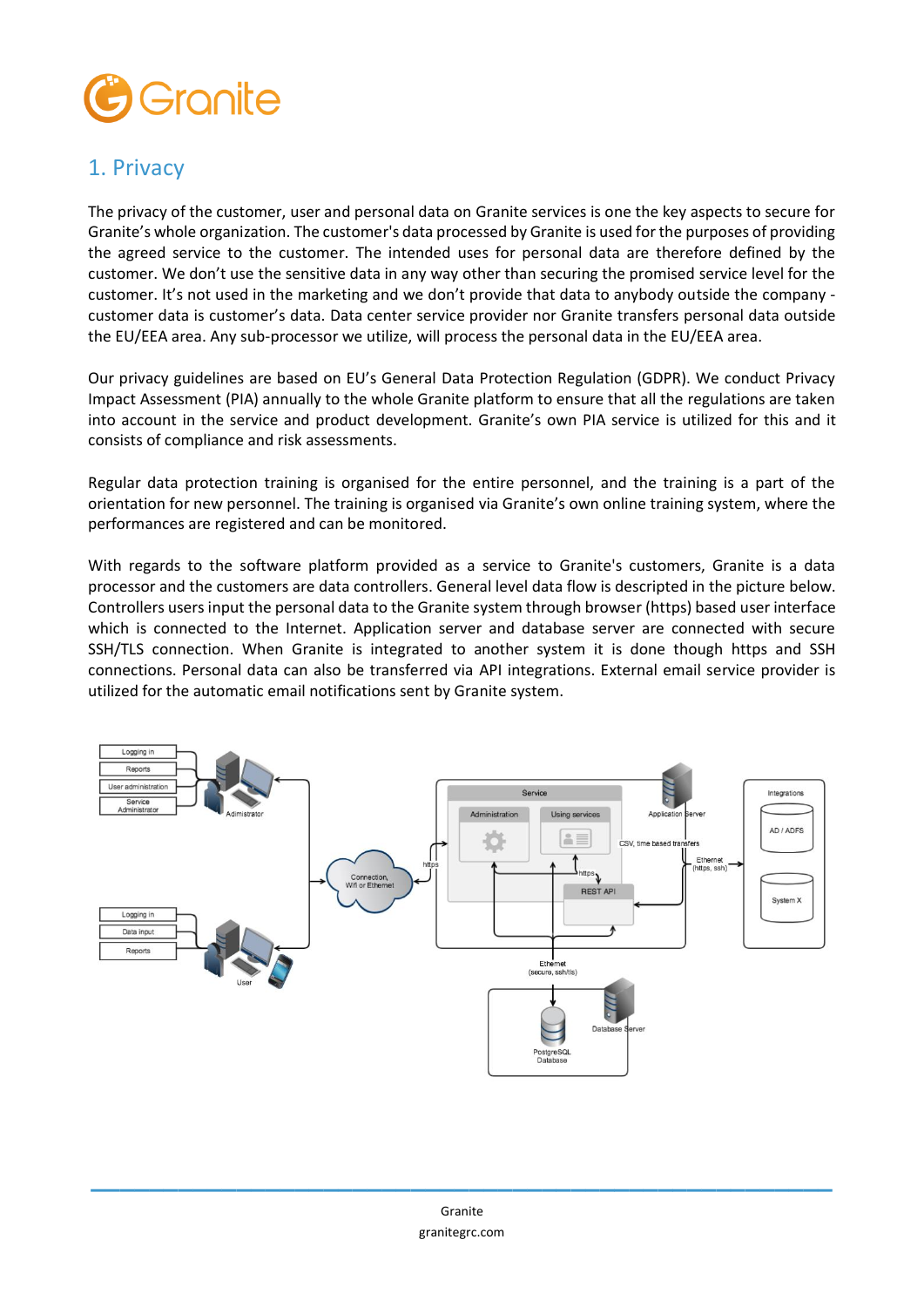

The personal data inputted to the Granite system by the customer is deleted after 3 months once the customer agreement period ends. Backups are deleted after 6 months when a new backup overwrites the previous ones.

#### 2. Information security on a product development level

The information security for Granite services originates from product development, and information security is a fixed part of product development. Product development abides with the principles of secure programming, e.g. analysing and restricting user inputs, the influence of user access right levels and known vulnerabilities will be checked and taken into account. Mandatory training of secure programming practices is held every 12 months.

Product development is based on Agile methodologies. In product development, each new system feature has an owner, who verifies that the feature functions properly after it has been developed. The product development team explains how they have implemented the feature and what other functions/features it may affect. The owner will approve or, if needed, return the feature back to product development for amendments.

Product development will release a new software version approximately monthly. At first, the new software version will be tested both manually and with automatic testing tools in product development and beta environments, after which it will be transferred to the general demo environment. All system demos and presentations will be performed in the environment in question, so it is in active use. The aim is to notice possible software errors as quickly and early as possible. The customer and production environments will be updated at least three times per year, and the latest version that has been tested and tried in practice and found functional will always be installed during the update, which minimises the probability of error situations.

### 3. Information security on a data center level

The server platforms are located in the data centers of a reliable third party, which fulfil at minimum the requirements of ISO27001 standard. The data centers have e.g. secured backup power supply and cooling and 24/7 access control. The data centers, server platforms and data for Granite services are located in Finland, regardless of the service provider, and they are subject to Finnish and EU regulation. Currently our data center provider is Equinix (Finland) Oy.

The software for the server platform is based on open source code. The database server is PostgreSQL, the operating system is Linux and the server software is Apache with PHP extensions. The operating system can also be Microsoft Windows Server. The software for the server platform is updated regularly, especially in terms of information security properties. All data storage partitions for the whole platform are encrypted using strong industry standard encryption algorithms ("data at rest encryption").

Unnecessary services and communication ports on the server platform have been removed from use and only the necessary ones are operational, in order to minimise possible errors and leaks. All traffic between the system and the users' workstations is SSL encrypted (HTTPS protocol) with an official certificate, as in online banking.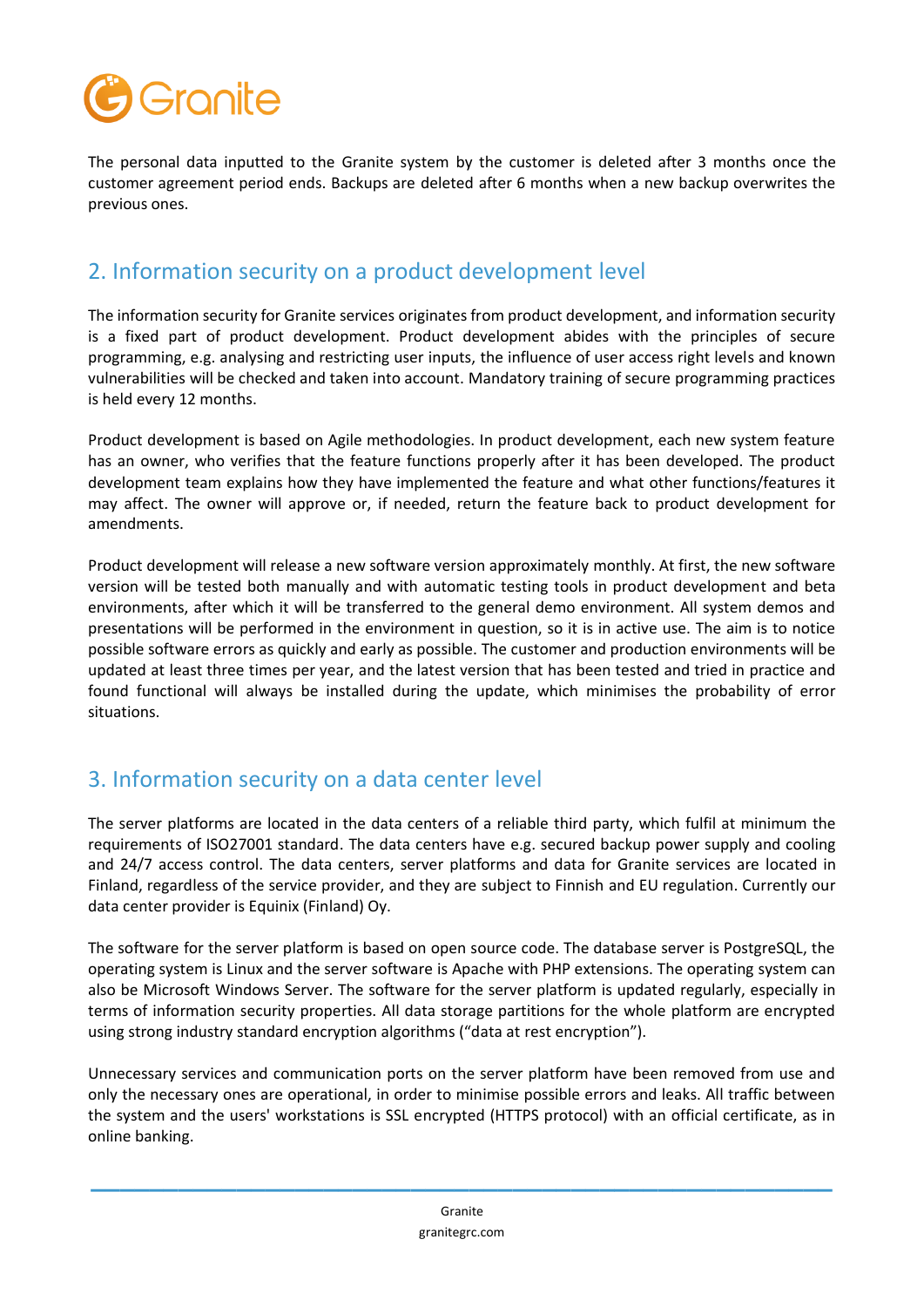

### 4. Information security on system level

The user access management in the system observes the principle of minimum access rights, in other words the user has no default rights unless it is separately added through automatic specifications or manually. The system supports e.g. user access management based on AD/LDAP groups and roles as well as Single-Sign-On.

The system functions have been divided into three views in order to facilitate monitoring the user access: basic view, summary view and administration view. The basic view is for performing assessments and other content. The summary view is for reporting. The administration view manages the system and its content.

Personal user accounts are primarily always used to identify for the system. However, it is possible to create a direct web link in the basic view, e.g. in order to file an anonymous report using one-time session identifier. The access for the summary and administration views will always be separately defined and restricted. Administrator rights will be granted for the administration view.

The system logs user activities and automated integration events that are additional to the server, firewall and network logs. User activity logs are accessible through administration view of the system. Passed and rejected user login attempts are logged. All the activities from identified user are logged with time stamps, identifiers and performed activities.

Activities done using a direct web link described above or the IP addresses from this type of access, are not logged in to the system as the purpose for direct web link is to provide anonymous access for example to file whistleblowing reports. The server, firewall and network devices will create logs from this type of access for the security purposes, but these logs are not accessible for the customer and only very limited number of Granite's employees have access to these logs.

It is possible to use strong authentication in the system with personal 2FA authenticator mobile app, in addition to personal user IDs/password pairs or AD/LDAP identification and Single-Sign-On.

Backup copies of the system and database are done every day and are encrypted and saved on a different server platform to another data center. Daily backups are saved covering the last 30 days.

All the storage devices like servers' hard drives are handled securely in terms of life cycle management. Devices are wiped/overwritten multiple times based on best security practices before they are disposed.

#### 5. Information security on a corporate level

Granite has ISO27001 certified Information Security Management System (ISMS). It covers the whole company and all the operations. Granite's information security policy is approved by the management, and it describes e.g. the general principles and the target state for information security.

In terms of its own personnel, Granite observes the minimum access rights principle in all its operations, e.g. in terms of customer environments, product development environments and access to physical spaces. Access to the service providers' data centers is restricted in terms of Granite's personnel to a few key members of personnel.